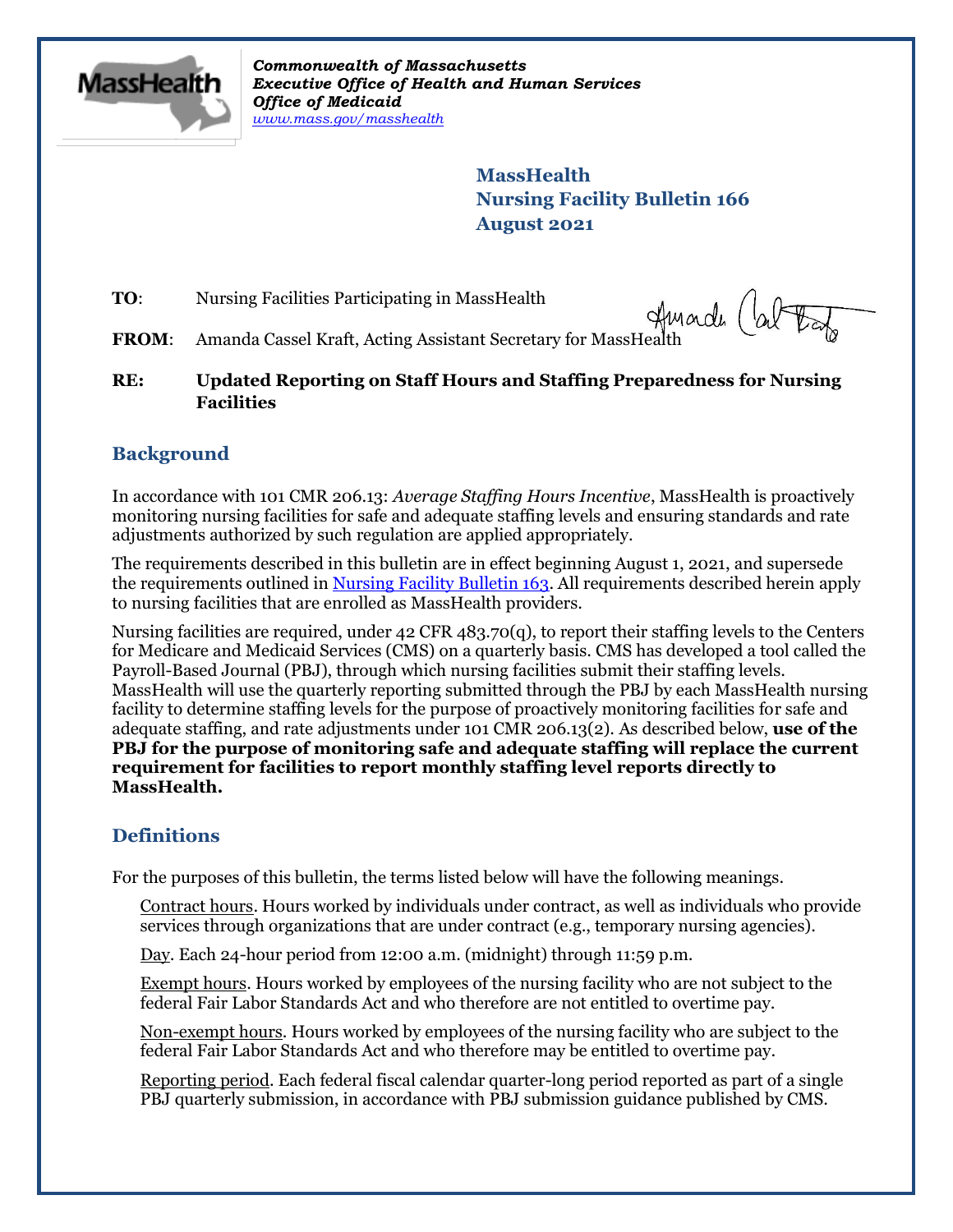**MassHealth Nursing Facility Bulletin 166 August 2021 Page 2 of 4**

Reporting deadline. The  $45<sup>th</sup>$  calendar day after the last day of each reporting period, reporting on the previous quarterly reporting period, in accordance with PBJ submission guidance published by CMS.

#### **Reporting Requirements and Attestation Requirements**

All nursing facilities must complete the reporting requirements of this provider bulletin by submitting census data and the staffing levels for the staffing categories described below through the PBJ. **For submissions covering the dates of service on or after July 1, 2021, facilities are no longer required to submit separate monthly staffing level reports directly to MassHealth.** Instead, facilities must submit their quarterly staffing levels through the PBJ on a quarterly basis, beginning with the fourth federal fiscal quarter of 2021, with the first required PBJ submission covering the months of July, August, and September of 2021. The PBJ submission deadline is the  $45<sup>th</sup>$  calendar day after the last day of the federal fiscal quarter. Providers should review the CMS guidance, *[Electronic Staffing Data Submission Payroll-Based Journal](https://www.cms.gov/Medicare/Quality-Initiatives-Patient-Assessment-Instruments/NursingHomeQualityInits/Downloads/PBJ-Policy-Manual-Final-V25-11-19-2018.pdf) Long-term [Care Facility Policy Manual, Version 2.5](https://www.cms.gov/Medicare/Quality-Initiatives-Patient-Assessment-Instruments/NursingHomeQualityInits/Downloads/PBJ-Policy-Manual-Final-V25-11-19-2018.pdf)*, or any subsequent versions or superseding CMS guidance, for further details or updates on submission requirements.

As part of the PBJ quarterly submission, each facility must provide the following information, which must be complete, accurate, and up-to-date as of the date of submission.

- The exempt hours, non-exempt hours, and contract hours worked each day of the reporting period, as well as the total exempt hours, non-exempt hours, and contract hours worked by each of the following staff categories:
	- o Registered nurses who are directors of nursing
	- o Registered nurses who have administrative duties
	- o Registered nurses who are not directors of nursing or administrators
	- o Licensed practical nurses or vocational nurses who have administrative duties
	- o Licensed practical nurses or vocational nurses who do not have administrative duties
	- o Certified nursing assistants
	- $\circ$  Nurse aides in training, including resident care assistants<sup>1</sup>
	- o Medication aides or technicians
- The number of residents present in the facility on each day of the reporting period, not including residents on medical or non-medical leave of absence for the entire 24 hours of the day.

<sup>1</sup> Notwithstanding the time-limitations described in the *Electronic Staffing Data Submission Payroll-Based Journal Longterm Care Facility Policy Manual, Version 2.5*, nurse aides in training, including resident care assistants, may be reported and counted towards total staffing levels through the nurse aides in training category without time limitations through the end of the federal state of emergency, declared due to the novel coronavirus disease 2019 (COVID-19) outbreak. At the end of the of the federal emergency, nurse aides in training, including resident care assistants, may only be counted for the first four months of their employment, provided they are enrolled in a state-approved nurse aide training program. After the first four months of employment, the individual who was a nurse aide in training may only be counted towards staffing levels if they obtain certification or other licensure credentials that may be reported through another staffing category.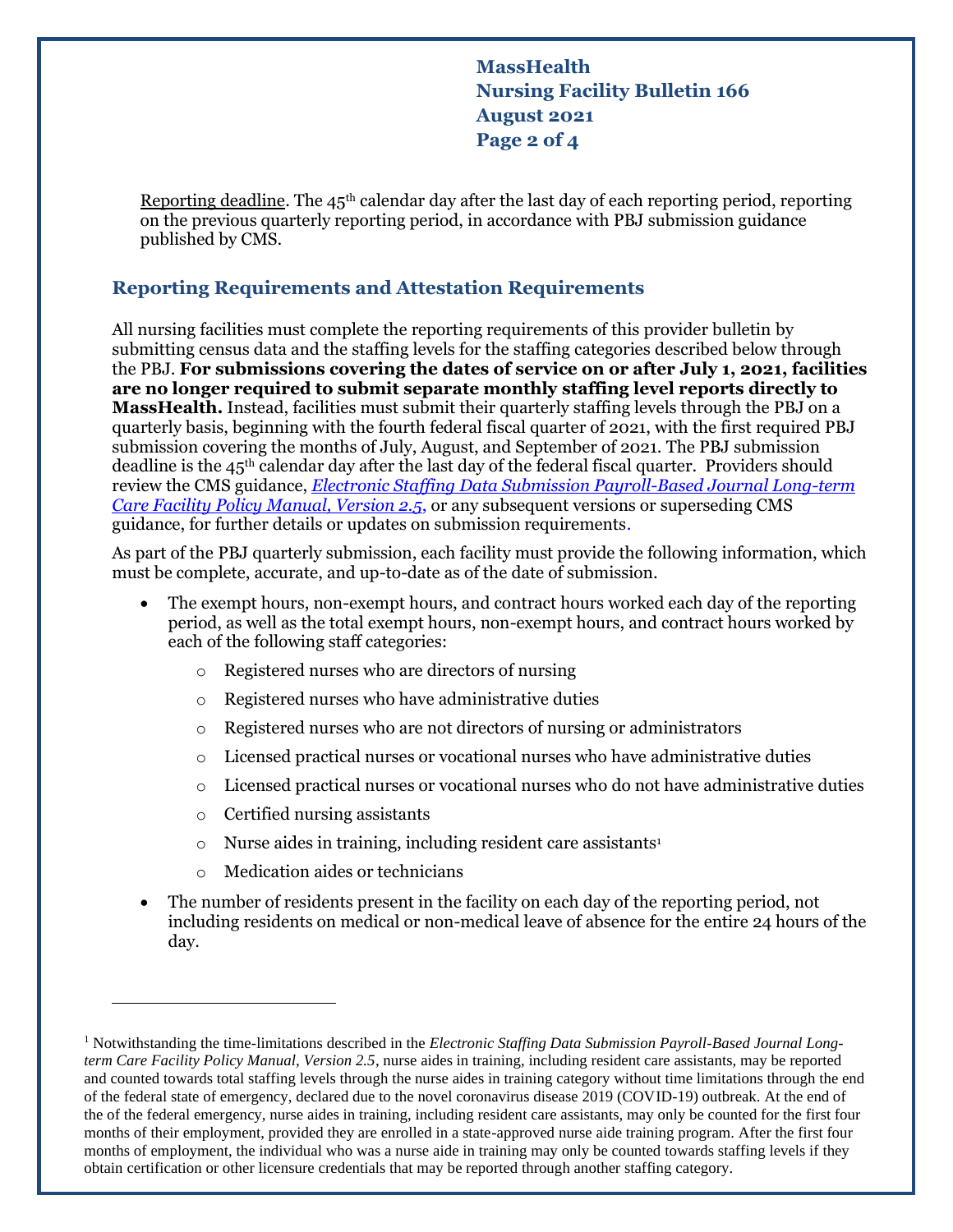**MassHealth Nursing Facility Bulletin 166 August 2021 Page 3 of 4**

Nursing facilities should refer to [guidance](https://www.cms.gov/Medicare/Quality-Initiatives-Patient-Assessment-Instruments/NursingHomeQualityInits/Staffing-Data-Submission-PBJ) issued by CMS, including the *Electronic Staffing Data Submission Payroll-Based Journal Long-term Care Facility Policy Manual, Version 2.5*, or any subsequent versions or superseding CMS guidance, for further details on data submission specifications for the data fields required by this bulletin.

## **Non-compliance**

All participating MassHealth nursing facility providers must submit a complete and accurate report of their staffing levels through the PBJ on a quarterly basis. As of January 1, 2021, the staffing level information reported or attested to, as required by this bulletin, MassHealth Nursing Facility Bulletin 155, or MassHealth Nursing Facility Bulletin 163, is being used to proactively monitor facilities for safe and adequate staffing, and determine the facility's average staffing hours per patient day for each federal fiscal quarter.

A facility that falls below an average of 3.58 staffing hours per patient day for the federal fiscal quarter will receive a 2% downward adjustment on its standard per diem rates for that quarter, in accordance with 101 CMR 206.13(2). Such downward adjustment will be recouped as an overpayment from a facility after each federal fiscal quarter that the facility failed to meet the 3.58 staffing hours per patient day threshold established in 101 CMR 206.13(2).

Facilities that fail to report their staffing levels through the PBJ will be considered to have 0.00 hours per patient day for the period of time that was not reported.

Furthermore, if MassHealth determines that a nursing facility provider has dangerously low staffing levels or made false or misleading representations through their PBJ submissions required by this bulletin, MassHealth may pursue sanctions against the provider under 130 CMR 450.238: *Sanctions: General*. MassHealth reserves the right to request and review documentation, conduct on-site audits, or use any information available to it to determine if a facility is accurately representing its staffing levels through its submissions under this bulletin.

MassHealth will also refer providers to the Medicaid Fraud Division in the Attorney General's Office, as appropriate.

#### **MassHealth Website**

This bulletin is available on th[e MassHealth Provider Bulletins](http://www.mass.gov/masshealth-provider-bulletins) web page.

[Sign up to](https://www.mass.gov/forms/email-notifications-for-masshealth-provider-bulletins-and-transmittal-letters) receive email alerts when MassHealth issues new bulletins and transmittal letters.